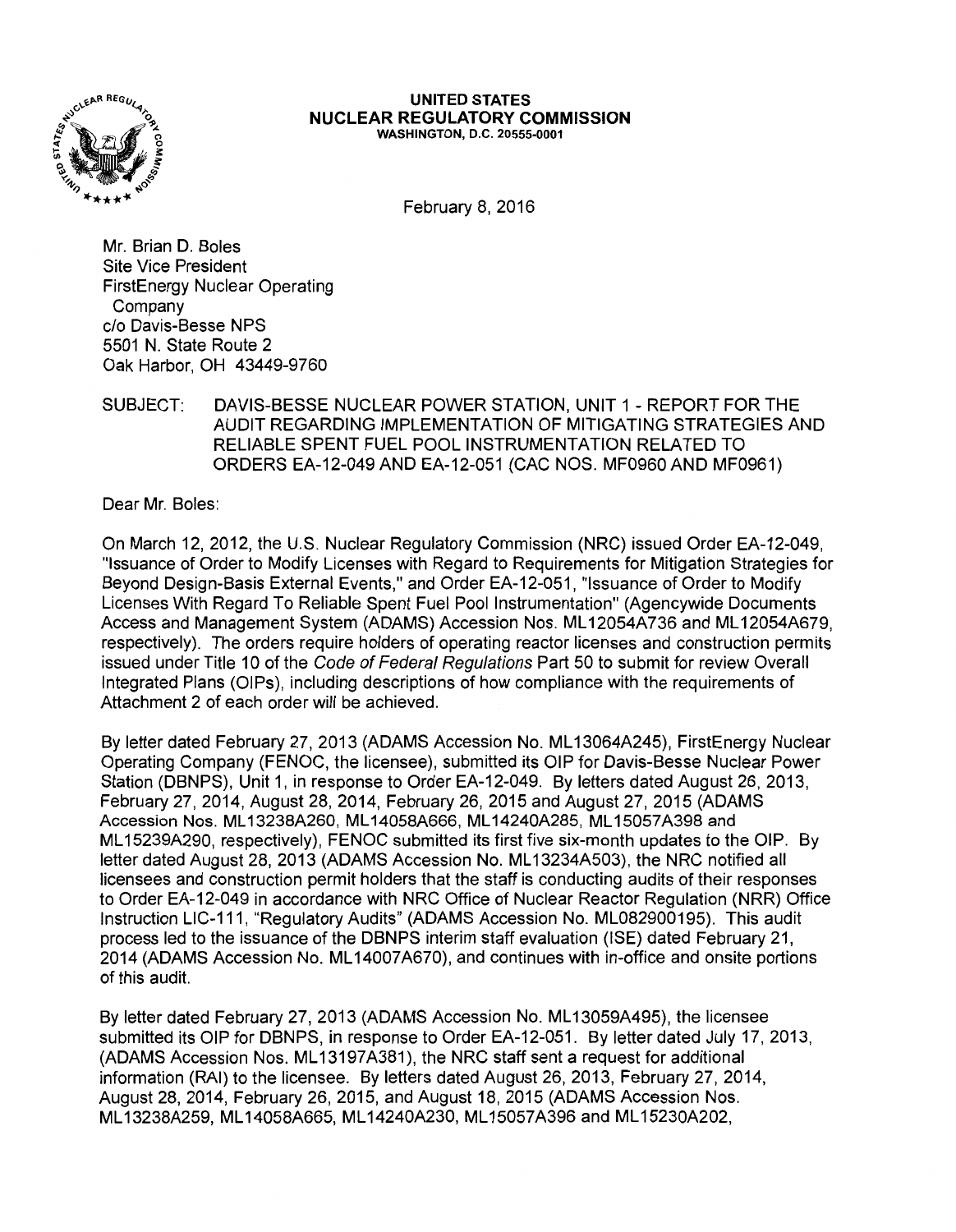#### B. Boles - 2 -

respectively), the licensee submitted its first five six-month updates to the OIP, including its RAI responses. The NRG staff's review to date led to the issuance of the DBNPS ISE and additional RAls dated December 11, 2013 (ADAMS Accession No. ML 13340A 130). By letter dated March 26, 2014 (ADAMS Accession No. ML 14083A620), the NRG notified all licensees and construction permit holders that the staff is conducting in-office and onsite audits of their responses to Order EA-12-051 in accordance with NRG NRR Office Instruction LIG-111, as discussed above.

The ongoing audits allow the staff to review open and confirmatory items from the mitigation strategies ISE, RAI responses from the spent fuel pool instrumentation (SFPI) ISE, the licensee's integrated plans, and other audit questions. Additionally, the staff gains a better understanding of submitted and updated information, audit information provided on ePortals, and preliminary Overall Program Documents/Final Integrated Plans, while identifying additional information necessary for the licensee to supplement its plan and staff potential concerns.

In support of the ongoing audit of the licensee's OIPs, as supplemented, the NRG staff conducted an onsite audit at DBNPS from November 16 - 19, 2015, per the audit plan dated October 14, 2015 (ADAMS Accession No. ML 15286A294). The purpose of the onsite portion of the audit was to provide the NRG staff the opportunity to continue the audit review and gain key insights most easily obtained at the plant as to whether the licensee is on the correct path for compliance with the Mitigation Strategies and SFPI orders. The onsite activities included detailed analysis and calculation discussions, walk-throughs of strategies and equipment laydown, visualization of portable equipment storage and deployment, review of staging and deployment of offsite equipment, and review of installation details for SFPI equipment.

The enclosed audit report provides a summary of the activities for the onsite audit portion. Additionally, this report contains an attachment listing all open audit items currently under NRG staff review.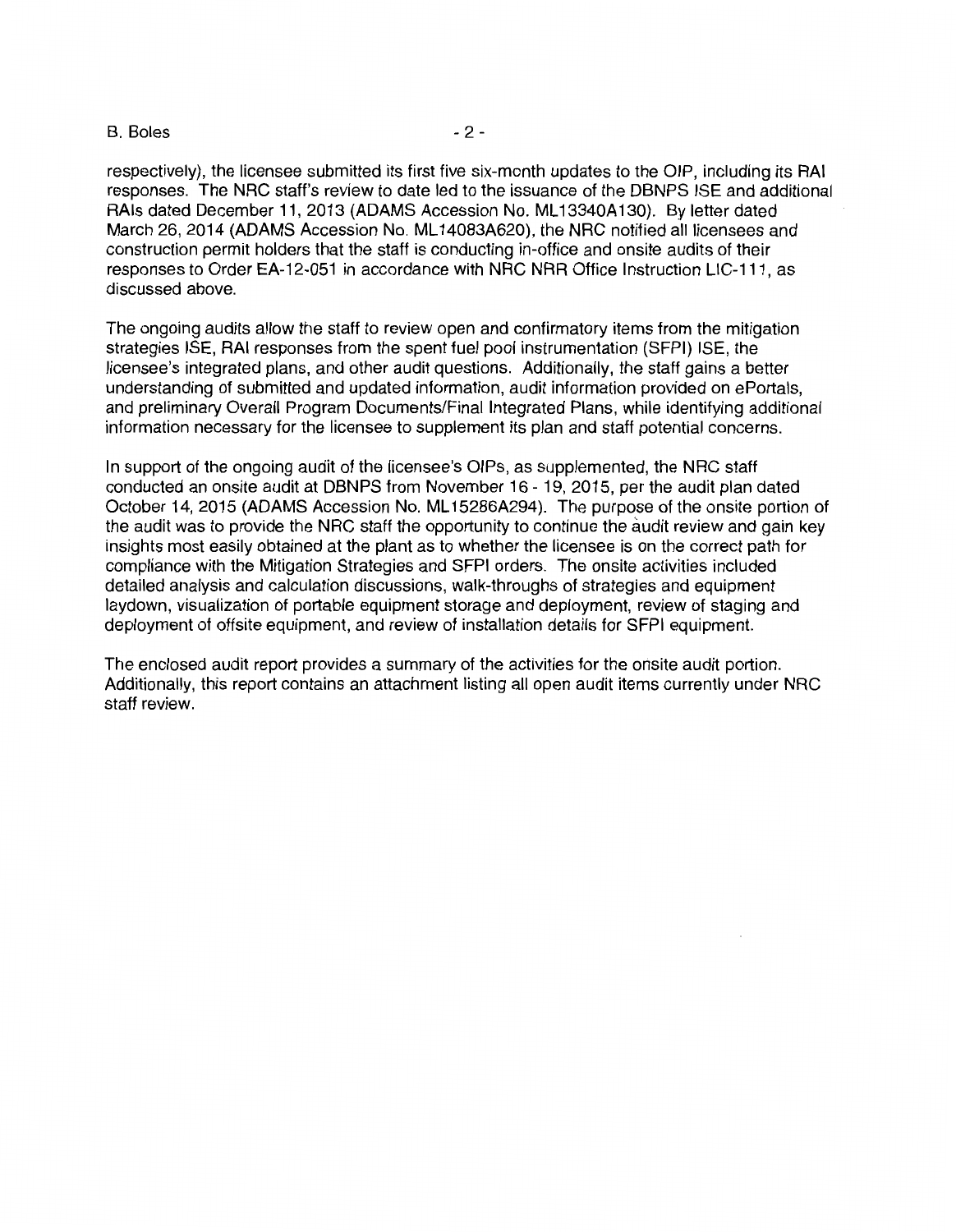B. Boles - 3 -

If you have any questions, please contact me at 301-415-3204 or by e-mail at John.Hughey@nrc.gov.

Sincerely,

Arm (). Hughey

Orders Management Branch Japan Lessons-Learned Division Office of Nuclear Reactor Regulation

Docket No.: 50-346

Enclosure: Audit report

cc w/encl: Distribution via Listserv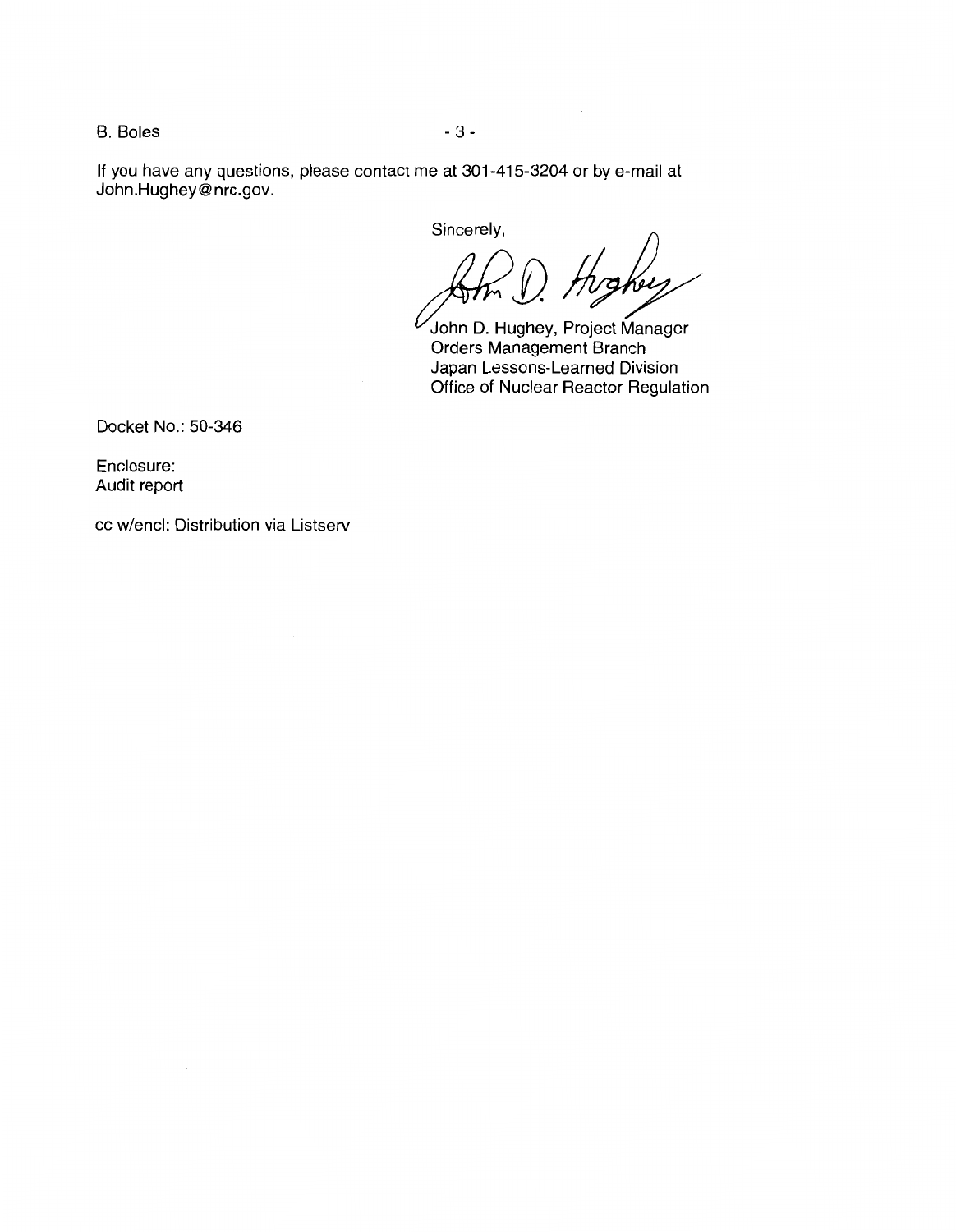

# AUDIT REPORT BY THE OFFICE OF NUCLEAR REACTOR REGULATION

## RELATED TO ORDERS EA-12-049 AND EA-12-051 MODIFYING LICENSES

## WITH REGARD TO REQUIREMENTS FOR

## MITIGATION STRATEGIES FOR BEYOND-DESIGN-BASIS EXTERNAL EVENTS

## AND RELIABLE SPENT FUEL POOL INSTRUMENTATION

## FIRSTENERGY NUCLEAR OPERATING COMPANY

## DAVIS-BESSE NUCLEAR POWER STATION. UNIT 1

## DOCKET NO. 50-346

## BACKGROUND AND AUDIT BASIS

On March 12, 2012, the U.S. Nuclear Regulatory Commission (NRC) issued Order EA-12-049, "Issuance of Order to Modify Licenses with Regard to Requirements for Mitigation Strategies for Beyond Design-Basis External Events," and Order EA-12-051, "Issuance of Order to Modify Licenses With Regard To Reliable Spent Fuel Pool Instrumentation" (Agencywide Documents Access and Management System (ADAMS) Accession Nos. ML 12054A736 and ML 12054A679, respectively). Order EA-12-049 directs licensees to develop, implement, and maintain guidance and strategies to maintain or restore core cooling, containment, and spent fuel pool (SFP) cooling capabilities in the event of a beyond-design-basis external event (BDBEE). Order EA-12-051 requires, in part, that all operating reactor sites have a reliable means of remotely monitoring wide-range SFP levels to support effective prioritization of event mitigation and recovery actions in the event of a BDBEE. The orders require holders of operating reactor licenses and construction permits issued under Title 10 of the Code of Federal Regulations Part 50 to submit for review Overall Integrated Plans (OIPs), including descriptions of how compliance with the requirements of Attachment 2 of each order will be achieved.

By letter dated February 27, 2013 (ADAMS Accession No. ML 13064A245), FirstEnergy Nuclear Operating Company (FENOC, the licensee) submitted its OIP for Davis-Besse Nuclear Power Station (DBNPS), Unit 1, in response to Order EA-12-049. By letters dated August 26, 2013, February 27, 2014, August 28, 2014, February 26, 2015, and August 27, 2015 (ADAMS Accession Nos. ML 13238A260, ML 14058A666, ML 14240A285, ML 15057A398 and ML 15239A290, respectively), FENOC submitted its first five six-month updates to the OIP. By letter dated August 28, 2013 (ADAMS Accession No. ML 13234A503), the NRC notified all

**Enclosure**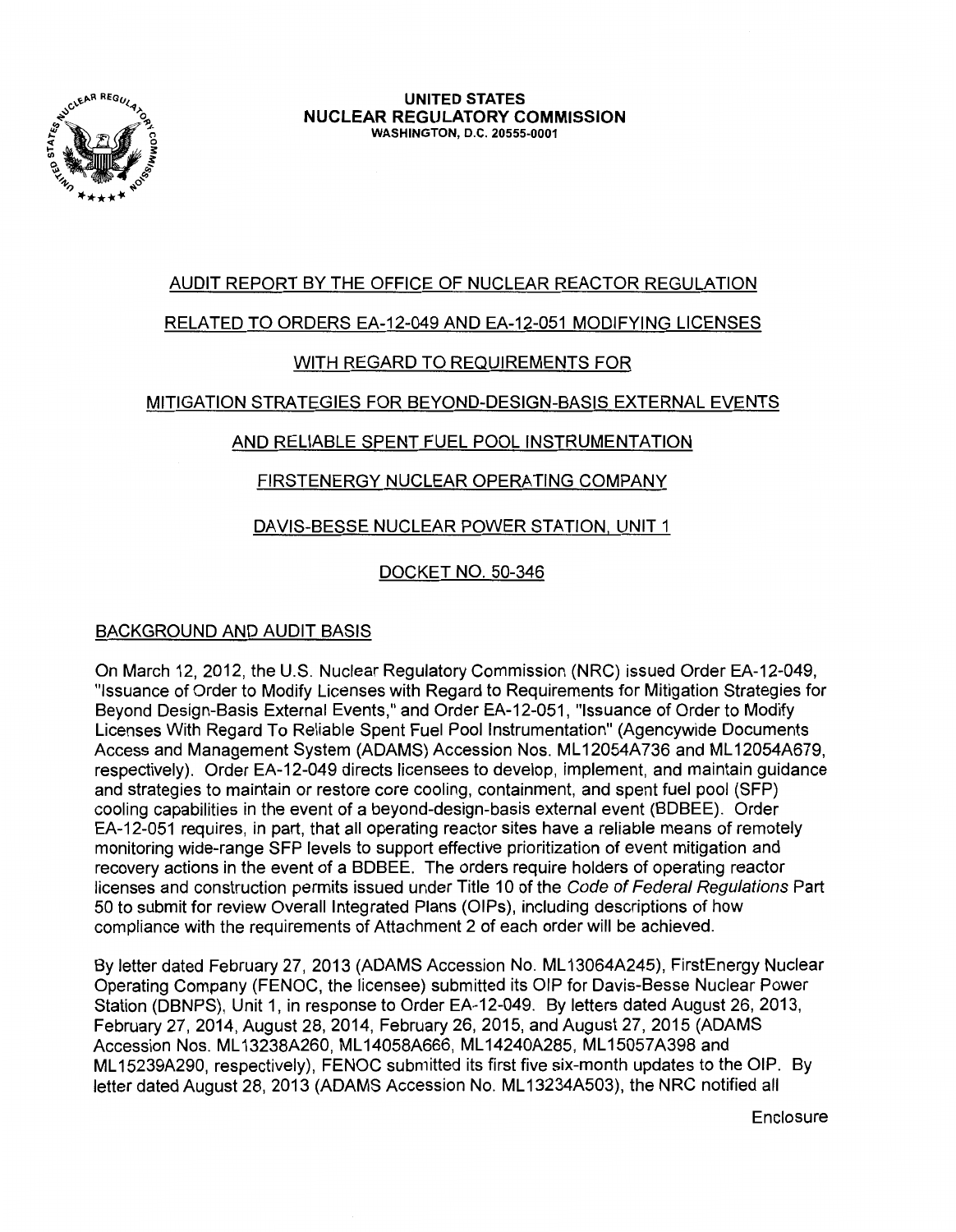licensees and construction permit holders that the staff is conducting audits of their responses to Order EA-12-049 in accordance with NRC Office of Nuclear Reactor Regulation (NRR) Office Instruction LIC-111, "Regulatory Audits" (ADAMS Accession No. ML082900195). This audit process led to the issuance of the DBNPS interim staff evaluation (ISE) (ADAMS Accession No. ML 14007 A670) and continues with in-office and onsite portions of this audit.

By letter dated February 27, 2013 (ADAMS Accession No. ML 13059A495), the licensee submitted its OIP for DBNPS in response to Order EA-12-051. By letter dated July 17, 2013, (ADAMS Accession Nos. ML 13197A381), the NRC staff sent a request for additional information (RAI) to the licensee. By letters dated August 26, 2013, February 27, 2014, August 28, 2014, February 26, 2015, and August 18, 2015 (ADAMS Accession Nos. ML 13238A259, ML 14058A665, ML 14240A230, ML 15057 A396 and ML 15230A202, respectively), the licensee submitted its first five six-month updates to the OIP, including its RAI responses. The NRC staff's review to date led to the issuance of the DBNPS ISE and additional RAls dated December 11, 2013 (ADAMS Accession No. ML 13340A 130). By letter dated March 26, 2014 (ADAMS Accession No. ML 14083A620), the NRC notified all licensees and construction permit holders that the staff is conducting in-office and onsite audits of their responses to Order EA-12-051 in accordance with NRC NRR Office Instruction LIC-111, as discussed above.

The ongoing audits allow the staff to review open and confirmatory items from the mitigation strategies ISE, RAI responses from the spent fuel pool instrumentation (SFPI) ISE, the licensee's integrated plans, and other audit questions. Additionally, the staff gains a better understanding of submitted and updated information, audit information provided on ePortals, and preliminary Overall Program Documents (OPDs)/Final Integrated Plans (FIPs), while identifying additional information necessary for the licensee to supplement its plan and address staff potential concerns.

In support of the ongoing audit of the licensee's OIPs, as supplemented, the NRC staff conducted an onsite audit at DBNPS from November 16 - 19, 2015, per the audit plan dated October 14, 2015 (ADAMS Accession No. ML 15286A294). The purpose of the onsite portion of the audit was to provide the NRC staff the opportunity to continue the audit review and gain key insights most easily obtained at the plant as to whether the licensee is on the correct path for compliance with the Mitigation Strategies and SFPI orders. The onsite activities included detailed analysis and calculation discussion, walk-throughs of strategies and equipment laydown, visualization of portable equipment storage and deployment, review of staging and deployment of offsite equipment, and review of installation details for SFPI equipment. The audit's onsite portion is intended to occur prior to declarations of compliance for the first unit at each site.

Following the licensee's declarations of order compliance, the NRC staff will evaluate the OIPs, as supplemented; the resulting site-specific OPDs/FIPs; and, as appropriate, other licensee submittals based on the requirements in the orders. For Order EA-12-049, the staff will make a safety determination using the Nuclear Energy Institute (NEI) developed guidance document NEI 12-06, "Diverse and Flexible Coping Strategies (FLEX) Implementation Guide," issued in August 2012 (ADAMS Accession No. ML 12242A378), as endorsed by NRC Japan Lessons-Learned Directorate (JLD) interim staff guidance (ISG) JLD-ISG-2012-01, "Compliance with Order EA-12-049, 'Order Modifying Licenses with Regard to Requirements for Mitigation

 $\bar{\mathcal{A}}$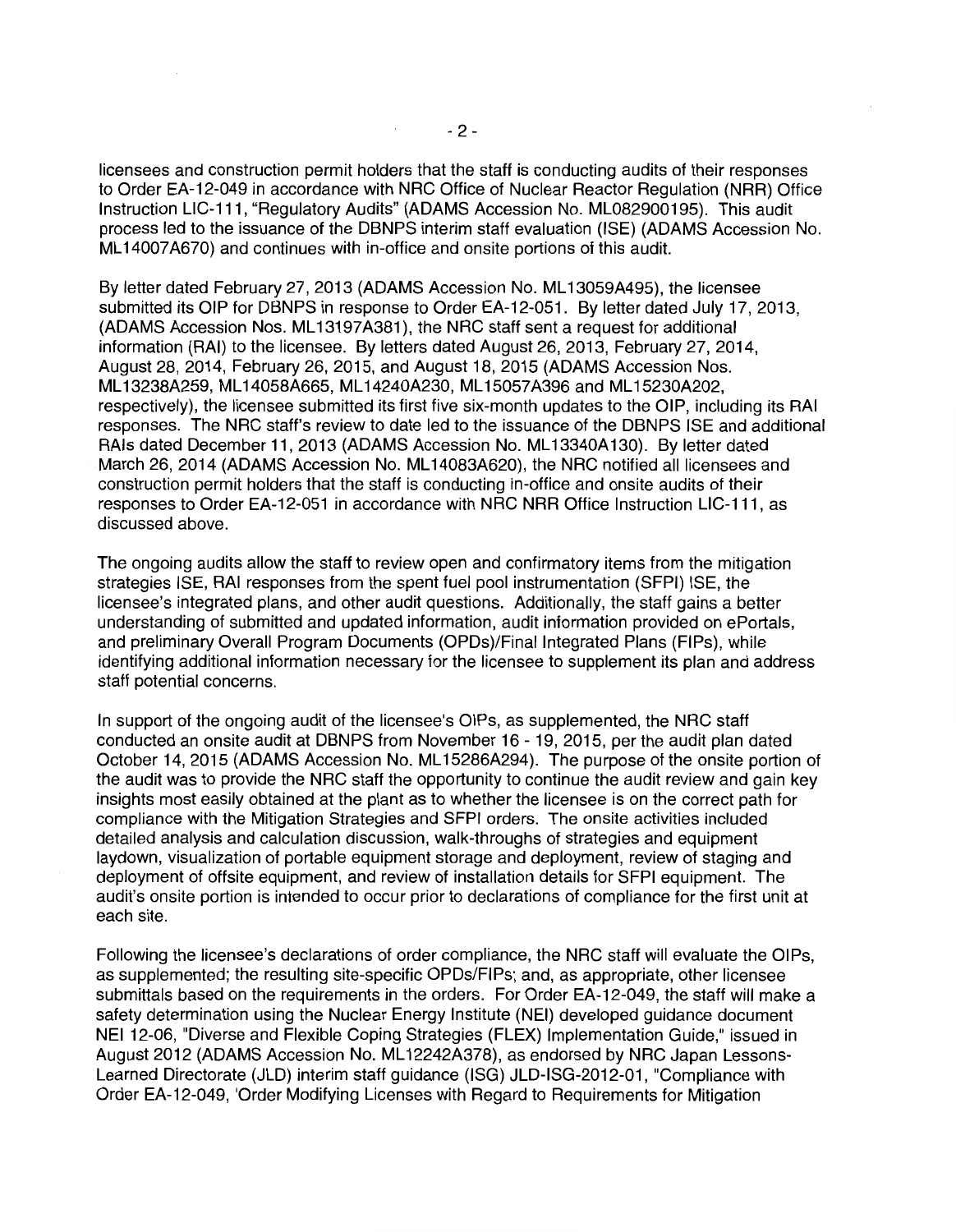Strategies for Beyond-Design-Basis External Events" (ADAMS Accession No. ML12229A174). For Order EA-12-051, the staff will make a safety determination using the NEI developed guidance document NEI 12-02, Revision 1, "Industry Guidance for Compliance with NRG Order EA-12-051, 'To Modify Licenses with Regard to Reliable Spent Fuel Pool Instrumentation"' (ADAMS Accession No. ML 12240A307), as endorsed, with exceptions and clarifications, by NRG ISG JLD-ISG-2012-03, "Compliance with Order EA-12-051, 'Reliable Spent Fuel Pool Instrumentation"' (ADAMS Accession No. ML 12221 A339), as providing one acceptable means of meeting the order requirements. Should the licensee propose an alternative strategy for compliance, additional staff review will be required to evaluate the alternative strategy in reference to the applicable order.

## AUDIT ACTIVITIES

| Title                                | <b>Team Member</b>     | Organization   |
|--------------------------------------|------------------------|----------------|
| Team Lead/Project Manager            | John Hughey            | NRR/JLD        |
| Technical Support - Electrical       | <b>Kirby Scales</b>    | NRR/JLD        |
| Technical Support - Reactor          |                        |                |
| Systems                              | Joshua Miller          | NRR/JLD        |
| Technical Support - Balance of Plant | <b>Garry Armstrong</b> | NRR/JLD        |
| Technical Support - Containment /    |                        |                |
| Ventilation                          | <b>Bruce Heida</b>     | NRR/JLD        |
| <b>Technical Support - SFPI</b>      | Duc Nguyen             | NRR/JLD        |
| <b>NRC Contractor Support</b>        | John Bowen             | Mega-Tech      |
| Region III Observer                  | Nicholas Valos         | Region III/SRA |

The onsite audit was conducted at the DBNPS facility from November 16, 2015, through November 19, 2015. The NRG audit team staff was as follows:

The NRG staff executed the onsite portion of the audit per the three part approach discussed in the October 14, 2015, plan, to include conducting a tabletop discussion of the site's integrated mitigating strategies compliance program, a review of specific technical review items, and discussion of specific program topics. Activities that were planned to support the above included detailed analysis and calculation discussions, walk-throughs of strategies and equipment laydown, visualization of portable equipment storage and deployment, staging and deployment of offsite equipment, and physical sizing and placement of SFPI equipment.

## AUDIT SUMMARY

## 1.0 Entrance Meeting (November 16, 2015)

At the onsite audit entrance meeting, the NRG staff audit team introduced itself followed by introductions from the licensee's staff. The NRG audit team provided a brief overview of the audit's objectives and anticipated schedule.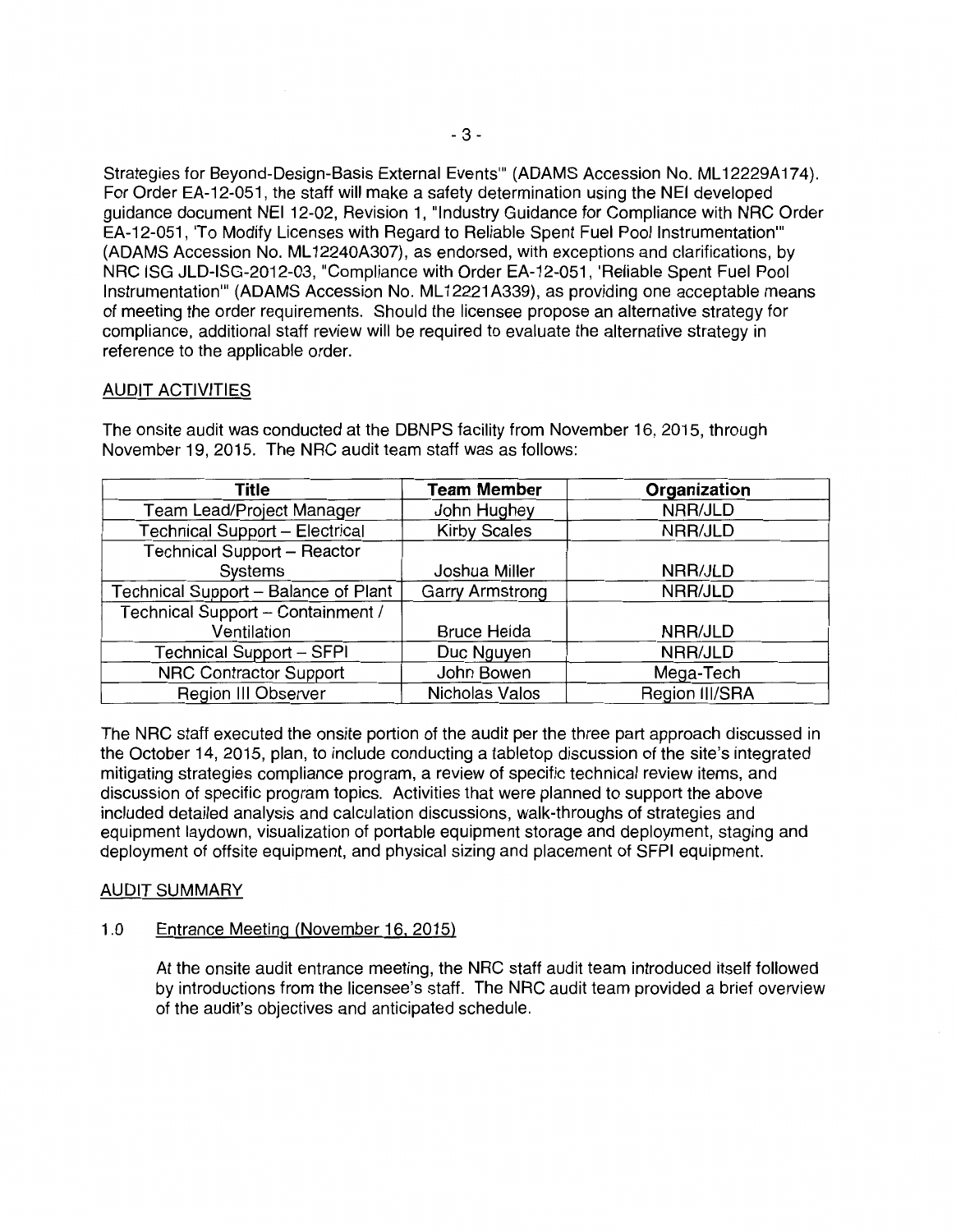#### 2.0 Integrated Mitigating Strategies Compliance Program Overview

Per the audit plan and as an introduction to the site's program, the licensee provided a presentation to the NRC audit team describing the site's strategies to meet the NRC orders. The licensee presented a review of its strategy to maintain core cooling, containment, and SFP cooling in the event of a BDBEE, and the plant modifications being done in order to implement the strategies. Also reviewed were the design and location of the storage facilities for the FLEX equipment, the interface with the National SAFER [Strategic Alliance for FLEX Emergency Response] Response Centers (NSRCs), and the SFPI modification.

#### 3.0 Onsite Audit Technical Discussion Topics

Based on the audit plan, and with a particular emphasis on the Part 2, "Specific Technical Review Items," the NRC staff technical reviewers conducted interviews with licensee technical staff, site walk-downs, and detailed document review for the items listed in the plan. Results of these technical reviews and any additional review items needed from the licensee are documented in the audit item status table in Attachment 3, as discussed in the Conclusion Section below.

#### 3.1 Reactor Systems Technical Discussions and Walk-Downs

The NRC staff met with licensee staff to discuss the amount of leakage from the reactor coolant pump seals and the timing of the injection of borated water into the reactor coolant system (RCS), and the availability of water sources. The NRC staff reviewed the analyses and flow calculations along with applicable procedures, including the plant parameters that will be monitored to indicate the potential for reactor core damage. The NRC staff also walked down the licensee's strategies and reviewed plant procedures for implementing the core cooling and makeup strategies. The NRC staff also reviewed DBNPS modeling of an extended loss of alternating current power (ELAP) event and its ability to mitigate the event, including the computer code used for the ELAP analysis and input parameters assumed to generate the results of the analysis.

#### 3.2 Electrical Technical Discussions and Walk-Downs

The NRC staff reviewed the calculations regarding battery life and FLEX generating sizing in addition to walking down the procedure steps for electrical load shedding. The NRC staff also walked down the main control room, low voltage switchgear rooms, high voltage switchgear rooms, battery rooms, and SFP area to evaluate strategies for hydrogen control and temperature control due to heat generating electrical equipment. The NRC staff reviewed the isolation and interactions of electrical power sources regarding the protection of Class 1 E equipment from faults in portable FLEX equipment and the design elements that ensure multiple electrical sources do not attempt to simultaneously power electrical buses. The NRC staff also walked down panels used for load shedding to evaluate feasibility and timing. Lastly, the NRC staff conducted a walk-through of portable FLEX diesel generator (DG) procedures, to include power pathways, areas where manual actions are required, and electrical isolation.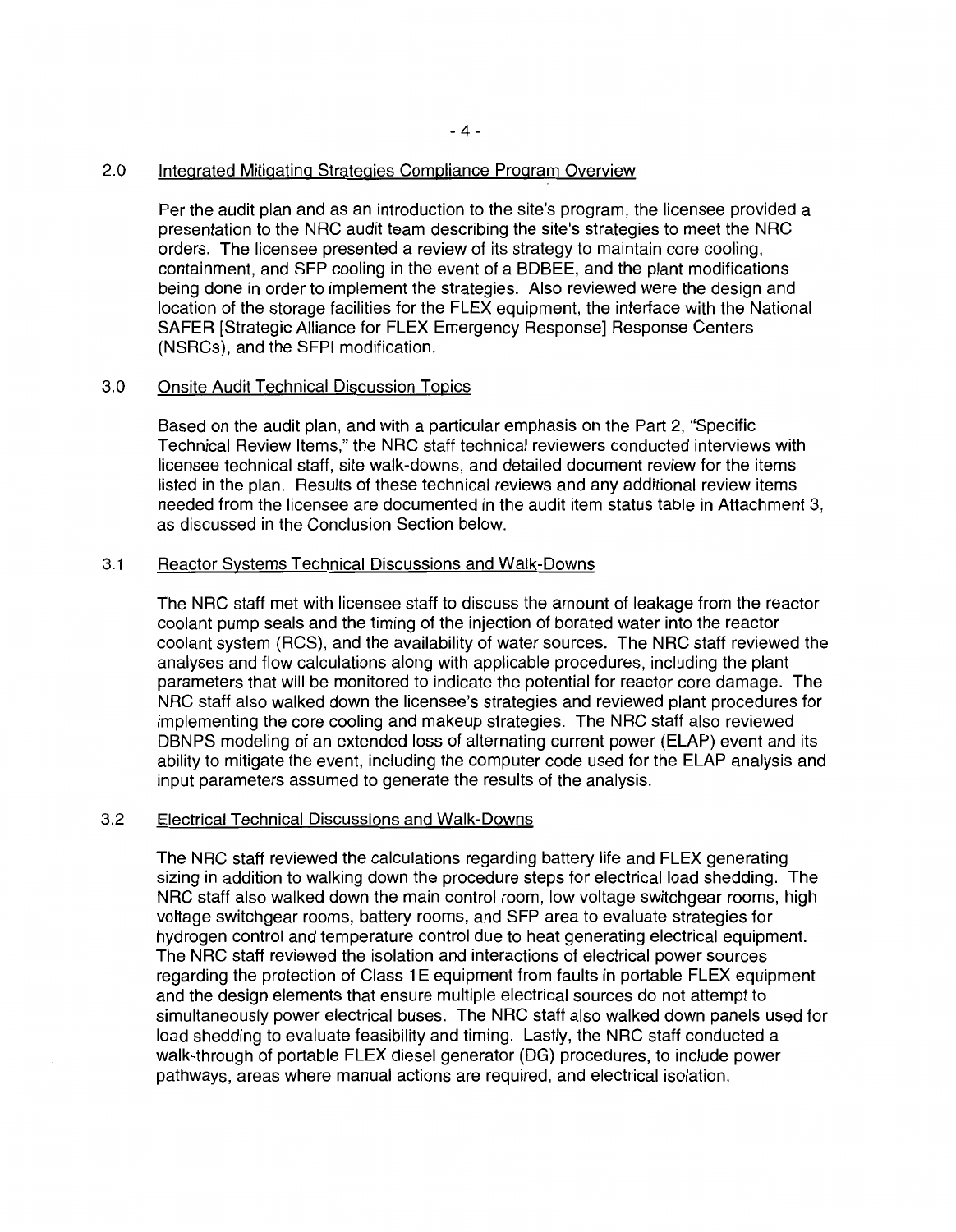The NRC staff walked down instrument, transmitter, electronics, and display locations for the SFP level instrumentation, along with the associated cable runs. In addition, the NRC staff noted that the licensee had completed design calculations and drawings detailing the installation of the SFPI components, as well as the associated calibration, maintenance, and test procedures.

## 3.4 FLEX Equipment Storage Configuration Discussion Areas and Walk-Downs

The DBNPS FLEX storage configuration stores the N set of FLEX equipment, with the exception of the FLEX vehicles and debris removal equipment, in structures that protect it from all applicable BDBEE hazards. DBNPS is constructing an Emergency Feedwater (EFW) Facility that is robust from all BDBEE hazards and is designed with storage for the Phase 2, N set of FLEX equipment. Additional N FLEX equipment will be stored in the seismic Class 1 Auxiliary Building. DBNPS will store the N+1 set of FLEX equipment in Service Building 7 (SB-7), which is a commercial grade building that is not protected from all BDBEE hazards.

The N FLEX vehicle with debris removal equipment is stored in an outside location where it is protected from all BDBEE hazards, with the exception of tornado winds and missiles. The outside storage location is located such that the N vehicle will be protected from extreme temperatures, flooding, and seismic interactions. Block heaters will be utilized for protection from extreme low temperatures. The N+1 FLEX vehicle and debris removal equipment is stored in SB-7, which serves as a diverse location from the N vehicle storage location to provide reasonable protection from BDBEE tornado winds and missiles. Therefore, at least one set of the FLEX vehicle and debris removal equipment is protected from all BDBEE hazards.

In NEI 12-06, Rev. 0, Section 11.3.3 states the following:

FLEX mitigation equipment should be stored in a location or locations informed by evaluations performed per Sections 5 through 9 such that no one external event can reasonably fail the site FLEX capability (N).

In NEI 12-06, Rev. 0, Section 10.1, "Aggregation of FLEX Strategies," includes the following:

Provision of at least N+1 sets of portable on-site equipment stored in diverse locations or in structures designed to reasonably protect from applicable BDBEEs is essential to provide reasonable assurance that N sets of FLEX equipment will remain deployable to assure success of the FLEX strategies.

Per the guidance above, it is essential to reasonably protect N+ 1 sets of FLEX equipment from all applicable BDBEEs to reasonably assure that N sets (FLEX capability, per Section 11.3.3) will remain deployable after the BDBEE.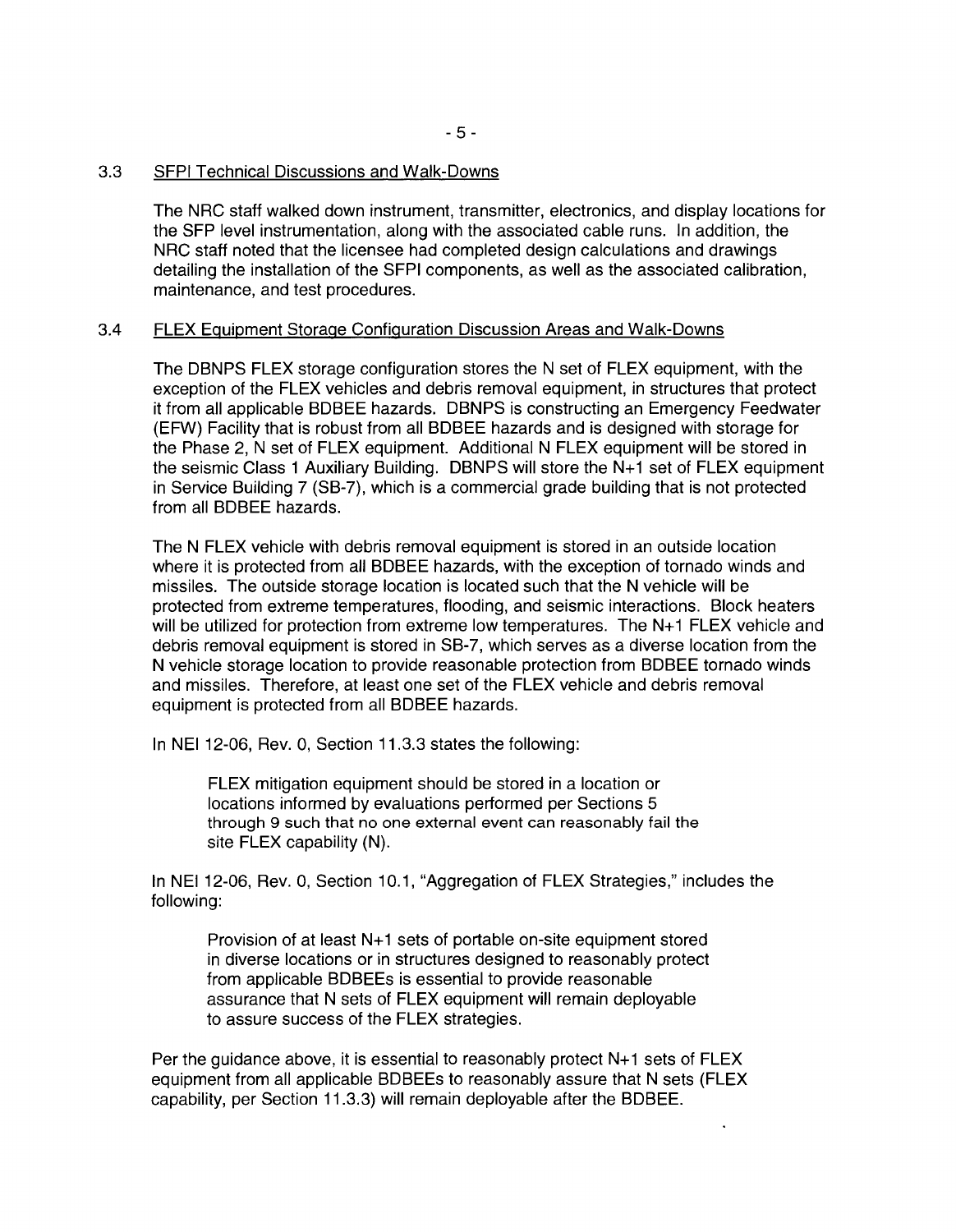The DBNPS commercial warehouse (SB-7) does not protect the +1 set of FLEX equipment from all BDBEE hazards. Therefore, the DBNPS FLEX equipment storage configuration does not meet the guidance contained in NEI 12-06, Rev. 0, Section 10.1, in that it only affords reasonable protection from all applicable BDBEEs for N sets of FLEX equipment, not  $N+1$  sets, as stipulated in the NEI guidance, as described above.

The NRG staff further identified that the DBNPS FLEX storage configuration would not support the maintenance and testing provisions contained in Section 11.5.3 of NEI 12- 06, Rev. 0. Specifically, Section 11.5.3.b states:

Portable equipment may be unavailable for 90 days provided that the site FLEX capability (N) is available.

Should an item of FLEX equipment be made unavailable in the protected storage locations, the site FLEX capability (N) would no longer be available to mitigate all BDBEE hazards. The corresponding + 1 item of FLEX equipment is not considered to be reasonably protected, and therefore, is not reasonably assured to be available or remain deployable to assure success of the FLEX strategies. The remaining available and deployable FLEX equipment, reasonably protected in the protected locations, would be less than the site FLEX capability (N). Therefore, the DBNPS FLEX equipment storage configuration would not meet the condition included in NEI 12-06, Rev. 0, Section 11.5.3.b (site Flex capability (N) is available) stipulated for the allowance of the 90-day portable equipment unavailability.

During the onsite audit, the licensee acknowledged that the DBNPS FLEX storage configuration is an alternative to the guidance in NEI 12-06, Rev. 0, that will be documented as such in the FIP. The licensee will also justify a reduced FLEX equipment allowed outage time in the FIP, commensurate with the alternative.

#### 3.5 Other Technical Discussion Areas and Walk-Downs

- a. The NRG staff reviewed the licensee's plans to ensure adequate communications, lighting, personnel access, and equipment access, to successfully implement the strategies. The staff interviewed plant personnel responsible for these areas, and observed lighting and communication needs during plant walkdowns.
- b. The NRG staff reviewed Revision 1 of the DBNPS SAFER Response Plan, dated September 8, 2015. The response plan identified equipment staging areas, as well as off-site transportation methods and primary and alternate travel routes. The response plan also provides direction for utilizing helicopters for delivering equipment and material to the site.
- c. The NRG staff walked down the FLEX strategies for core cooling, RCS inventory, and SFP cooling functions. This included the point of deployment for the portable FLEX pumps, hose routing, and deployment connection points (primary and alternate). The NRG staff also identified that the licensee had performed hydraulic analyses to evaluate pump sizing and location relative to the water flow necessary to perform the associated functions.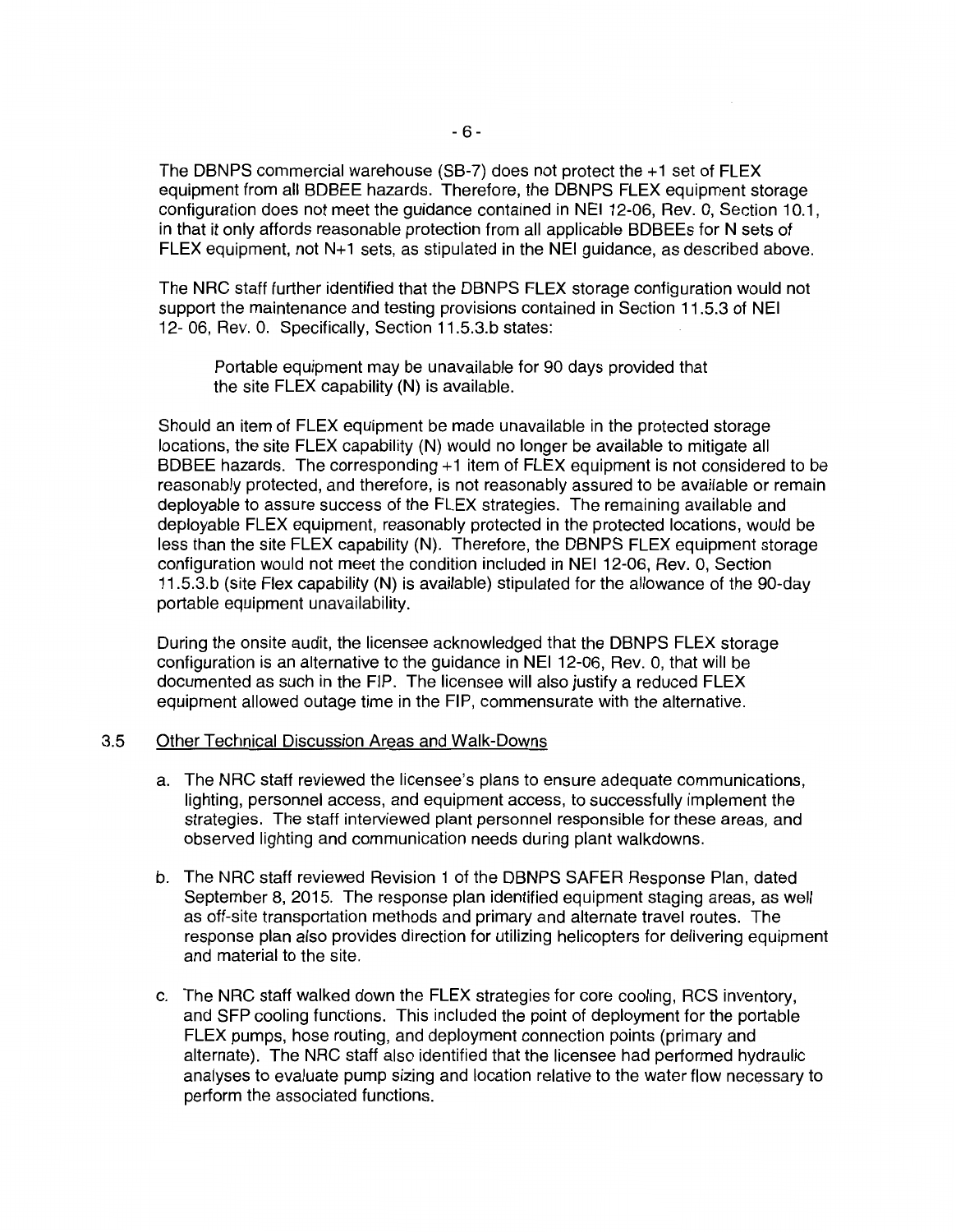- d. The NRC staff reviewed the strategy that will be implemented by the licensee to refuel the portable diesel-powered FLEX equipment and ensure adequate fuel quality. The NRC staff reviewed the instructions for refueling the equipment, as well as the equipment needed to perform the refueling.
- . e. The NRC staff identified that the development of the FLEX maintenance and testing program is in progress. The program includes consideration of shelf life and acceptance criteria, manufacturer's recommendations and plant practices, as well as consideration of the Electric Power Research Institute preventative maintenance templates. The licensee issued corrective action item CR-2015-15725 in the DBNPS corrective action program to track development and completion of the FLEX maintenance and testing program. The associated audit item was closed to DBNPS corrective action item CR-2015-15725.
- f. The NRC staff confirmed that the licensee had performed deployment path and debris removal evaluations to address the site capability to deploy FLEX equipment, within the plant Protected Area (PA), to mitigate the applicable BDBEEs. However, the licensee plans to have only one access point to the PA. The licensee is addressing the issue of a single PA entry point under condition report CR-2015- 15761.
- g. The NRC staff reviewed documentation regarding the implementation of FLEX-related training at DBNPS. A site training plan has been developed and is being implemented for supervisors, the Emergency Response Organization, Engineering, Operations, Maintenance, Chemistry, Radiation Protection, and Security organizations. The DBNPS simulator will be used for training and validation once simulator modifications are complete. Condition report CR-2015-09882 is tracking the development of continuing FLEX training.

#### 4.0 Exit Meeting (November 19. 2015)

The NRC staff audit team conducted an exit meeting with licensee staff following the closure of onsite audit activities. The NRC staff highlighted items reviewed and noted that the results of the onsite audit trip will be documented in this report. The NRC staff also discussed the remaining open items with the licensee and information needed for closure. The open items are listed in Attachment 3 of this report.

## **CONCLUSION**

The NRC staff completed all three parts of the October 14, 2015, onsite audit plan. Each audit item listed in Part 2 of the plan was reviewed by NRC staff members while on site. In addition to the list of NRC and licensee onsite audit staff participants in Attachment 1, Attachment 2 provides a list of documents reviewed during the onsite audit portion.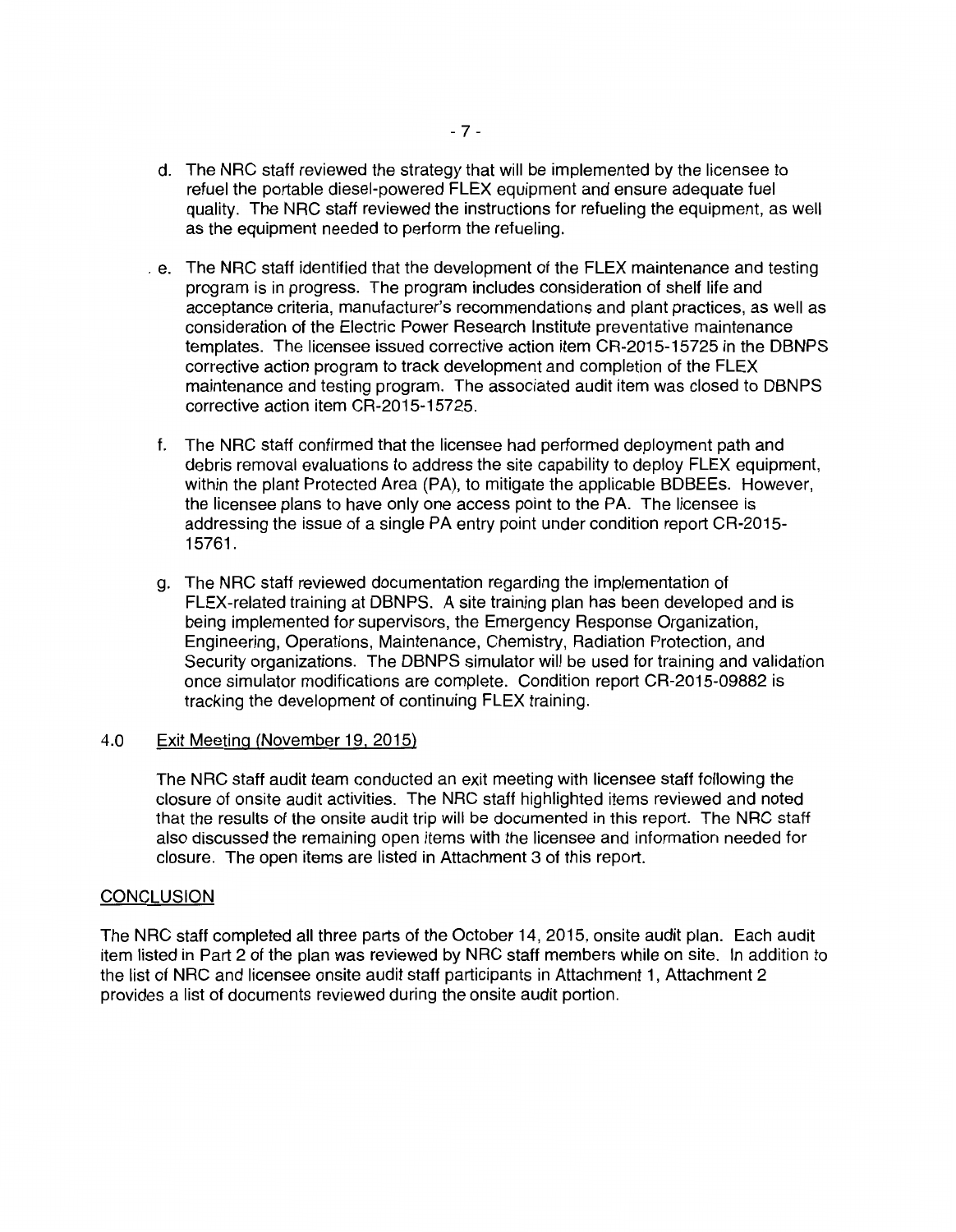In support of the continuing audit process as the licensee proceeds towards orders compliance for this site, Attachment 3 provides the status of all open audit review items that the NRC staff is evaluating in anticipation of issuance of a combined safety evaluation (SE) for both the Mitigation Strategies (MS) and SFPI orders. The five sources for the audit items referenced below are as follows:

- a. ISE Open Items (Ols) and Confirmatory Items (Cls)
- b. Audit Questions (AQs)
- c. Licensee-identified OIP Ols
- d. SFPI RAls
- e. Additional SE needed information

The attachments provide audit information as follows:

- a. Attachment 1: List of NRC staff and licensee staff audit participants
- b. Attachment 2: List of documents reviewed during the onsite audit
- c. Attachment 3: MS/SFPI SE Audit Items currently under NRC staff review (licensee input needed, as noted)

While this report notes the completion of the onsite portion of the audit per the audit plan dated October 14, 2015, the ongoing audit process continues, as per the letters dated August 28, 2013, and March 26, 2014, to all licensees and construction permit holders for both orders.

Additionally, while Attachment 3 provides a list of currently open items, the status and progress of the NRC staff's review may change based on licensee plan changes, resolution of generic issues, and other NRC staff concerns not previously documented. Changes in the NRC staff review will be communicated in the ongoing audit process.

Attachments:

- 1. NRC and Licensee Staff Onsite Audit Participants
- 2. Onsite Audit Documents Reviewed
- 3. MS/SFPI Audit Items currently under NRC staff review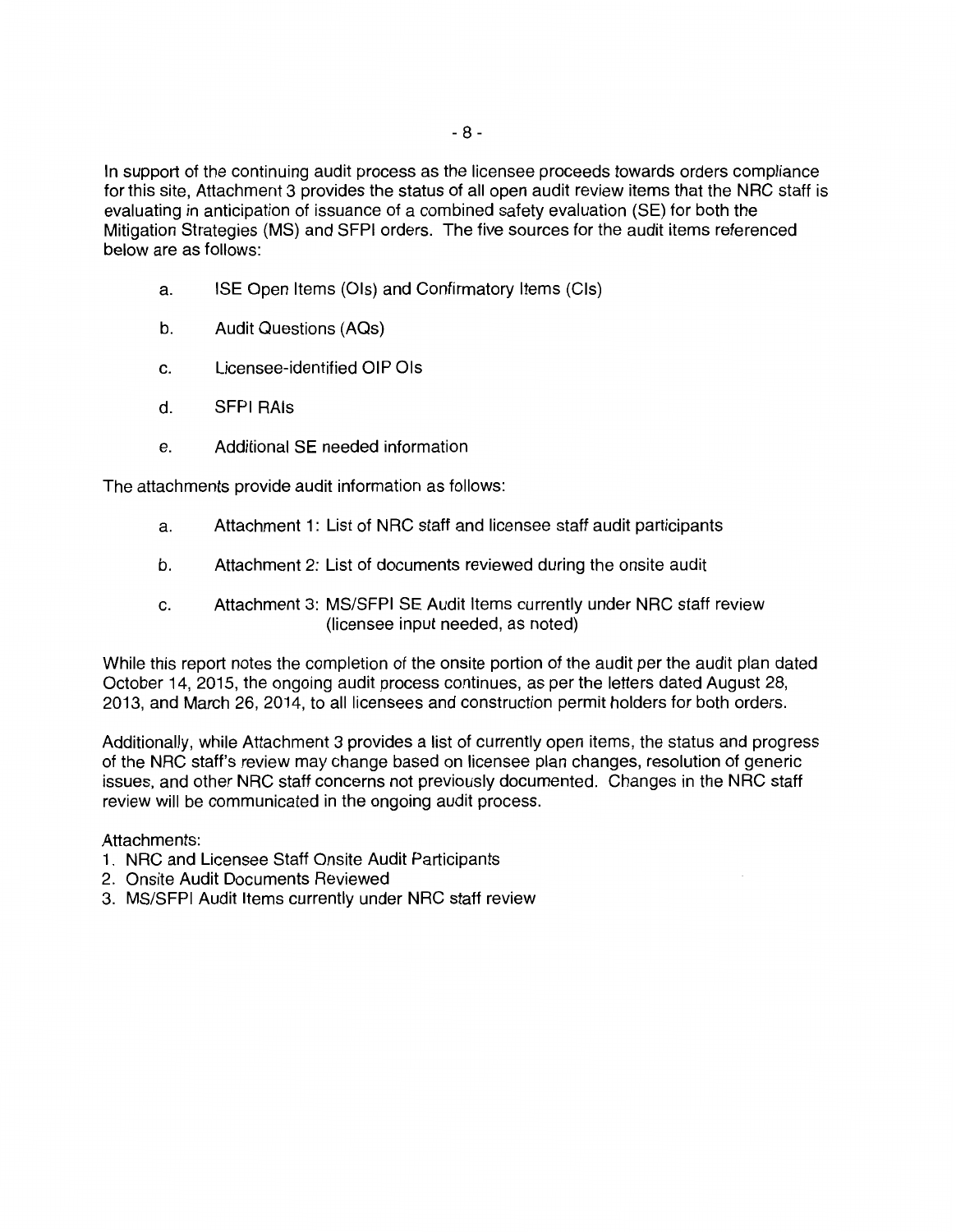# **Onsite Audit Participants**

# NRC Staff:

| John Hughey         | NRR/JLD/JOMB |
|---------------------|--------------|
| Duc Nguyen          | NRR/JLD/JERB |
| <b>Kirby Scales</b> | NRR/JLD/JERB |
| Garry Armstrong     | NRR/JLD/JCBB |

| NRR/JLD/JOMB | Joshua Miller      | NRR/JLD/JCBB          |
|--------------|--------------------|-----------------------|
| NRR/JLD/JERB | John Bowen         | <b>NRC Contractor</b> |
| NRR/JLD/JERB | <b>Bruce Heida</b> | NRR/JLD/JCBB          |
| NRR/JLD/JCBB | Nicholas Valos     | Region III/SRA        |

# DBNPS Staff:

| Tracy St. Clair      | <b>Team Lead</b>                              |
|----------------------|-----------------------------------------------|
| Greg Michael         | <b>Engineering Analysis</b>                   |
| <b>Robert Corbet</b> | Electrical                                    |
| Jeff Carr            | Operations                                    |
| <b>Frank Swanger</b> | <b>Engineering Analysis</b>                   |
| Evan Knerr           | Spent Fuel Pool                               |
| Peter Holland        | Coordinator                                   |
| <b>Kathy Nevins</b>  | <b>Fleet Regulatory Compliance</b>            |
| Vicki Wadsworth      | <b>DBNPS Regulatory Compliance</b>            |
| <b>Gerry Wolf</b>    | <b>DBNPS Regulatory Compliance Supervisor</b> |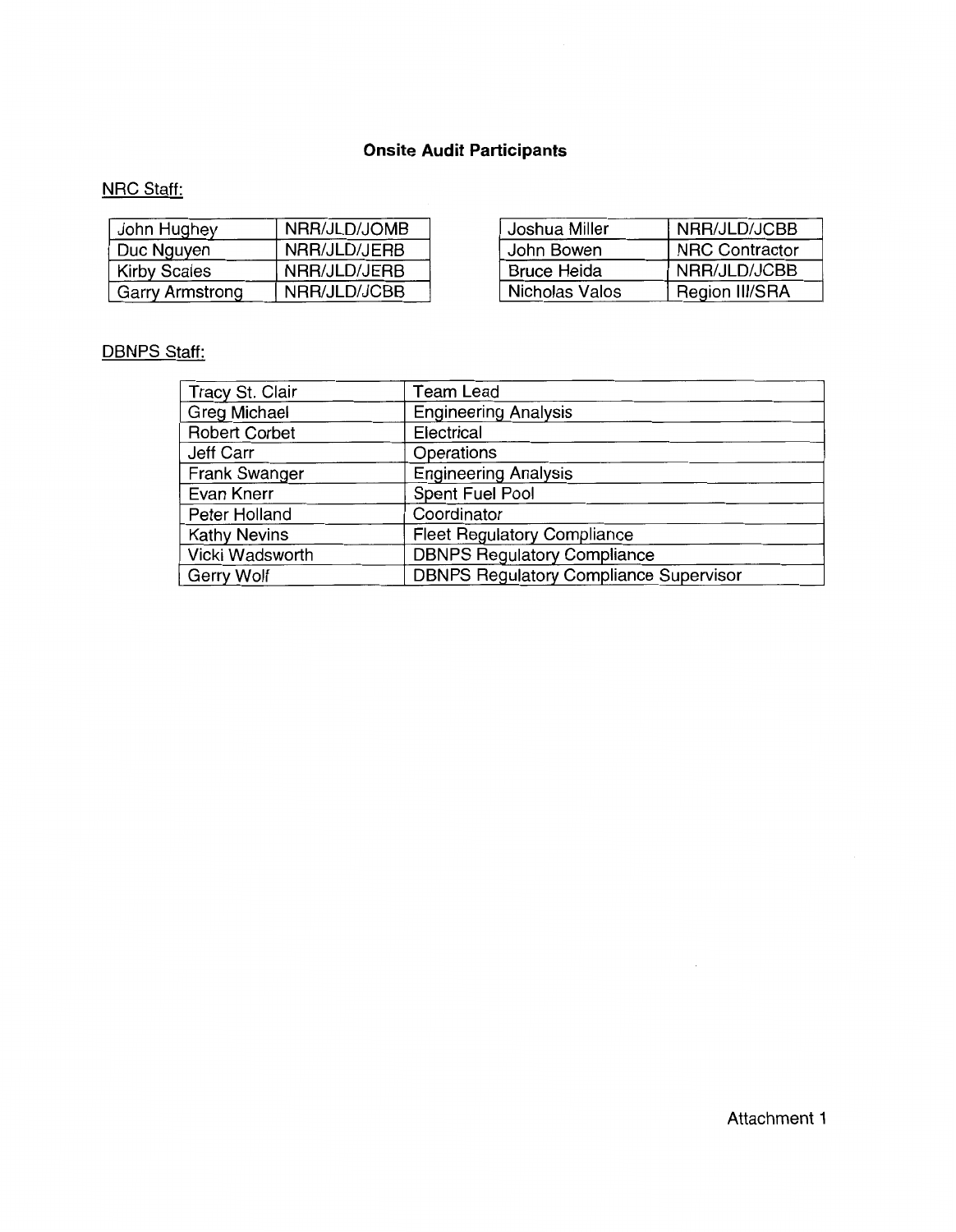## **Documents Reviewed**

- DBNPS Calculation C-CSS-ICS-11A, "SQUG [Seismic Qualification Utility Group] Evaluation for ICS-11A [Atmospheric Vent Valve A],'' Rev. 1, April 26, 2000.
- DBNPS Calculation C-CSS-ICS-11B, "SQUG Evaluation for ICS-11A [Atmospheric] Vent Valve B]," Rev. 1, April 26, 2000.
- DBNPS Calculation C-NSA-060.05-018, "FLEX Mode 1 Containment Response Analysis Due to 10 gpm RCS Leak," Rev. 0, July 2, 2015.
- DBNPS Calculation C-ISE-028.01-002, "Analysis of the Low Voltage Switchgear Room Ventilation,'' Rev. O, July 9, 1991.
- DBNPS Calculation C-ME-02.02-001, "Impact of Winter on Battery Room 429B Vent Fan Operation,'' Rev. 1, May 15, 1995.
- DBNPS Engineering Change Package (ECP) 13-0491, Rev. 0.
- DBNPS ECP 13-0464-002, Rev. 1.
- DBNPS Abnormal Procedure DB-OP-02600, "Operational Contingency Response Action Plan," Rev. 13, March 1, 2013.
- DBNPS Abnormal Procedure DB-OP-02521, "Loss of AC Bus Power Sources,'' Rev. 21, May 9, 2013.
- DBNPS, Unit1, Environmental Qualification of Electrical Equipment, "Electrical Equipment Qualification Number DB 1-100, Environmental Conditions," Rev. 13, May 5, 2014.
- Letter from Mr. Tracy St. Clair, FENOC, to Mr. David Zagres, Flowserve Corporation, "ELAP White Paper NRC Endorsement," dated December 4, 2015.
- Letter from Mr. David Zagres, Flowserve Corporation, to Mr. Tracy St. Clair, FENOC, DBNPS, "Implementation of NRC Endorsement of N-Seal ELAP White Paper," dated December 7, 2015.
- Letter from Mr. Jack R. Davis, NRC to Mr. Jack Stringfellow, Pressurized Water Reactor Owners Group (PWROG), regarding PWROG White Paper on the Response of the N-Seal Reactor Coolant Pump Seal Package to ELAP, dated November 12, 2015 (ADAMS Accession No. ML15310A094).
- NSRC-005, SAFER Response Plan for DBNPS, Rev. 1, dated September 8, 2015.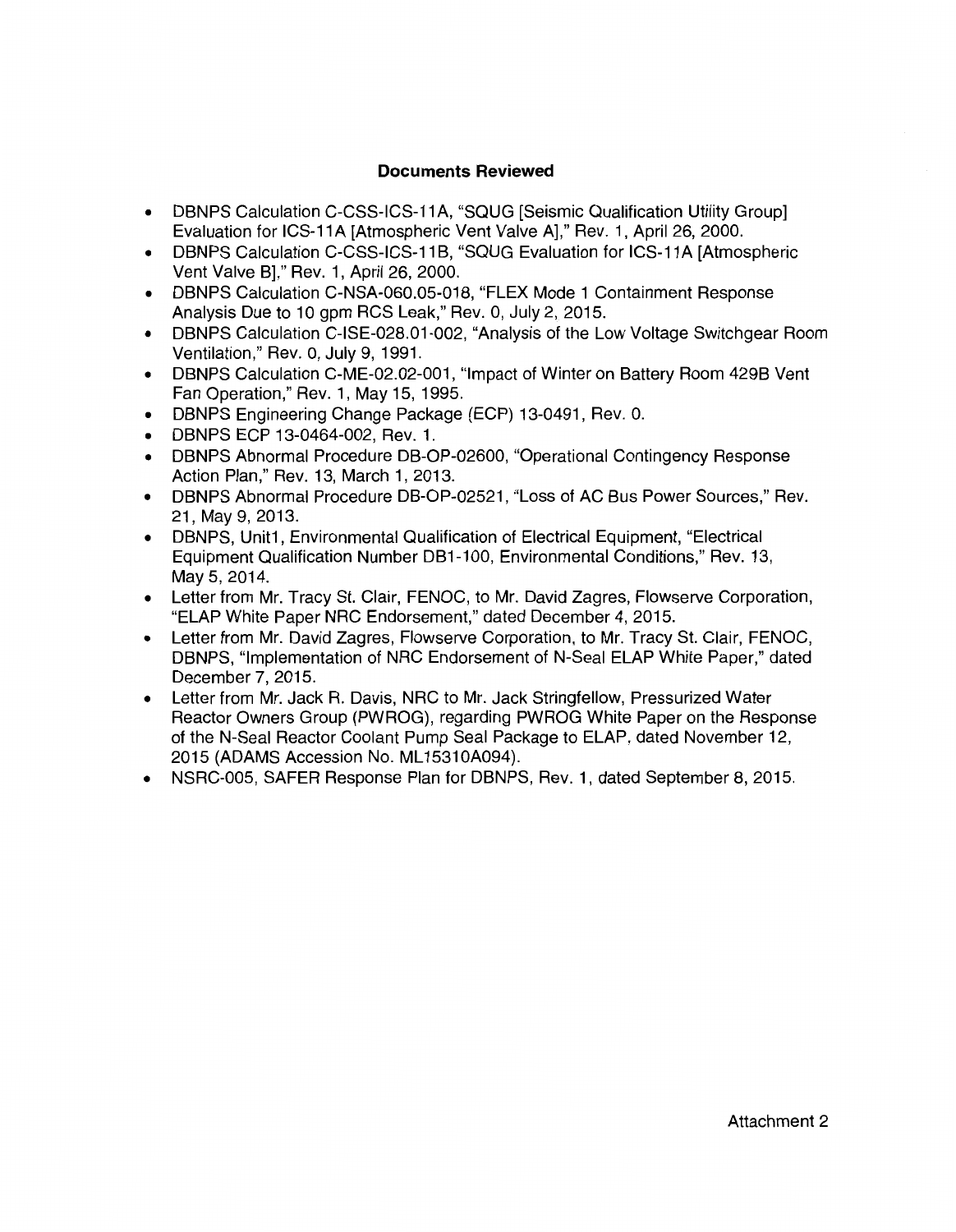## **Davis-Besse Nuclear Power Station Mitigation Strategies/Spent Fuel Pool Instrumentation Safety Evaluation Audit Items:**

# **Audit Items Currently Under NRC Staff Review, Requiring Licensee Input As Noted**

| <b>Audit Item</b><br>Reference | <b>Item Description</b>                                                                                                                                                                                                                                                                                                                                                                                                                                                           | <b>Licensee Input Needed</b>                                                                                                                                                                                                                                   |
|--------------------------------|-----------------------------------------------------------------------------------------------------------------------------------------------------------------------------------------------------------------------------------------------------------------------------------------------------------------------------------------------------------------------------------------------------------------------------------------------------------------------------------|----------------------------------------------------------------------------------------------------------------------------------------------------------------------------------------------------------------------------------------------------------------|
| ISE CI 3.2.4.8.A               | Clarify the discrepancy between the OIP-stated size of<br>the Phase 2 FLEX 480v portable diesel generators<br>(DGs) (500kW) and the stated size of the Phase 2<br>FLEX 480v portable DGs in response to the sizing audit<br>question (600kW).                                                                                                                                                                                                                                     | Licensee to provide electrical load and capacity<br>calculations for the FLEX DGs to the NRC staff.                                                                                                                                                            |
| AQ 104                         | Provide information on the adequacy of the ventilation<br>provided in the battery room to protect the batteries<br>from the effects of extreme high and low temperatures.                                                                                                                                                                                                                                                                                                         | Licensee to provide engineering evaluations to the<br>NRC staff regarding the FLEX strategy associated<br>with a loss of ventilation during an ELAP.                                                                                                           |
| AQ 121                         | On page 17 of 130, the OIP indicates the atmospheric<br>vent valves (AVVs) will be manually operated using<br>reach rods from rooms 500 and 501. Please discuss<br>the means and ability to communicate between the<br>control room and local equipment operators and<br>whether environmental factors, such as elevated<br>temperatures or ambient noise of exiting steam have<br>been considered in the evaluation to determine that the<br>necessary coordination is feasible. | Licensee to provide information to the NRC staff<br>regarding the seismic evaluations associated with<br>the reach rods and handles installed on the AVVs.<br>The licensee has initiated Engineering Evaluation<br>Request 601016597 to document and track the |
| AQ 127                         | Motive Force for steam generator (SG), pressurizer<br>overpressure relief valve (PORV), atmospheric relief<br>valve (ARV) and atmospheric dump valve (ADV)<br>operations:<br>(a) Specify the size of the SG PORV/ARV/ADV backup<br>nitrogen supply source and the required time for its use                                                                                                                                                                                       | request for additional information regarding the AVV<br>seismic acceptability.                                                                                                                                                                                 |

Attachment 3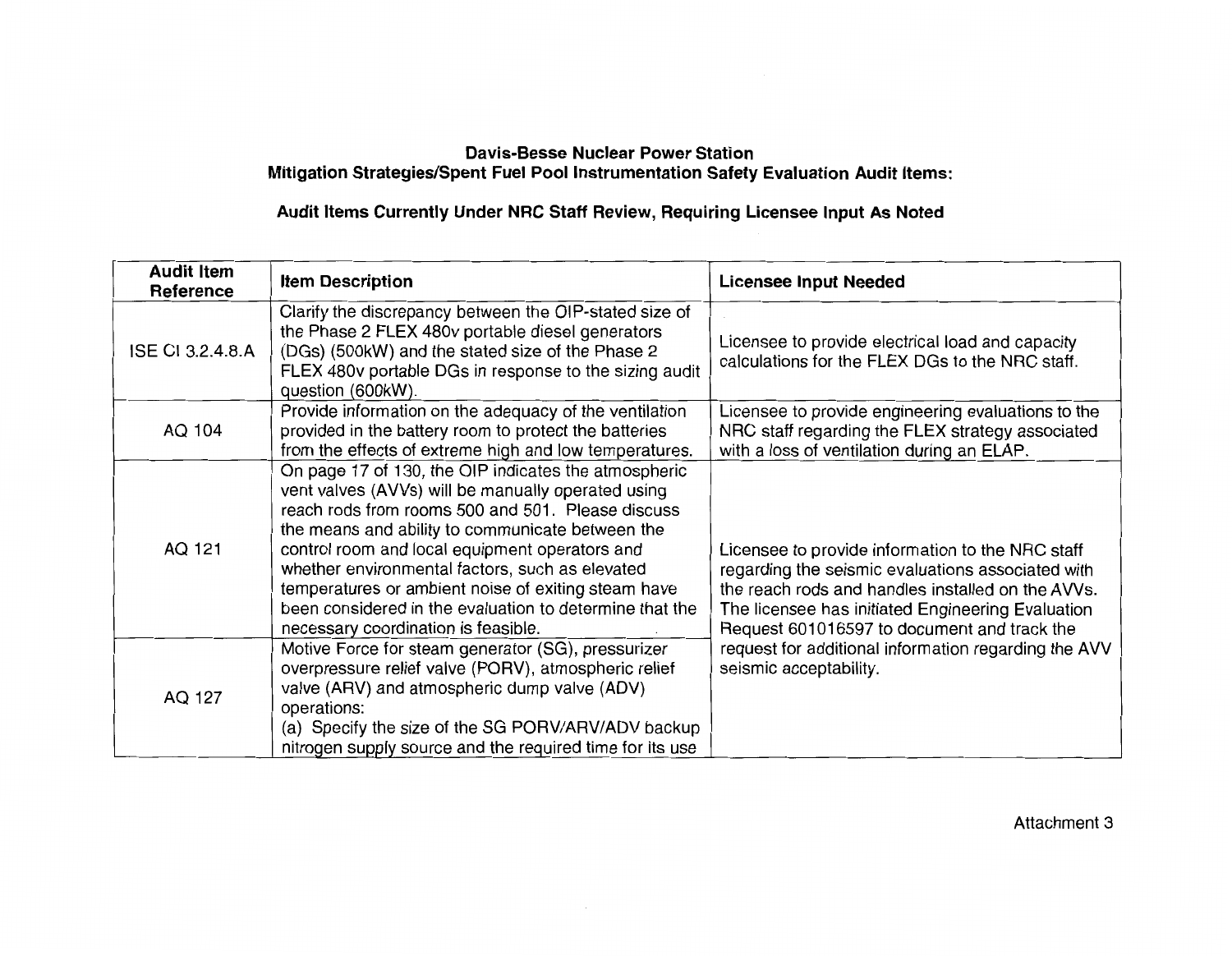| <b>Audit Item</b><br>Reference | <b>Item Description</b>                                                                                                                                                                                                                                                                                                                                                                                                                                                                                                                                                                                                                                                                                                                                                          | <b>Licensee Input Needed</b>                                                                                |
|--------------------------------|----------------------------------------------------------------------------------------------------------------------------------------------------------------------------------------------------------------------------------------------------------------------------------------------------------------------------------------------------------------------------------------------------------------------------------------------------------------------------------------------------------------------------------------------------------------------------------------------------------------------------------------------------------------------------------------------------------------------------------------------------------------------------------|-------------------------------------------------------------------------------------------------------------|
|                                | as motive force to operate the SG PORV/ARV/ADV for<br>mitigating an ELAP event.<br>(b) Discuss the analysis determining the size of the<br>subject nitrogen supply to show that the nitrogen<br>sources are available and adequate, lasting for the<br>required time.<br>(c) Discuss the electrical power supply that is required<br>for operators to throttle steam flow through the SG<br>PORV/ARV/ADVs within the required time and show<br>that the power is available and adequate for the<br>intended use before the operator takes actions to<br>manually operate the SG PORV/ARV/ADVs.<br>(d) Discuss the operator actions that are required to<br>operate SG PORV/ARV/ADVs manually and show that<br>the required actions can be completed within the<br>required time. |                                                                                                             |
| SE <sub>7</sub>                | Review the Emergency Feedwater (EFW) building<br>cooling strategy once it becomes available.                                                                                                                                                                                                                                                                                                                                                                                                                                                                                                                                                                                                                                                                                     | Licensee to provide completed EFW building<br>cooling strategy and analysis to the NRC staff for<br>review. |

 $\sim 10^{11}$  km s  $^{-1}$ 

 $\ddot{\phantom{a}}$